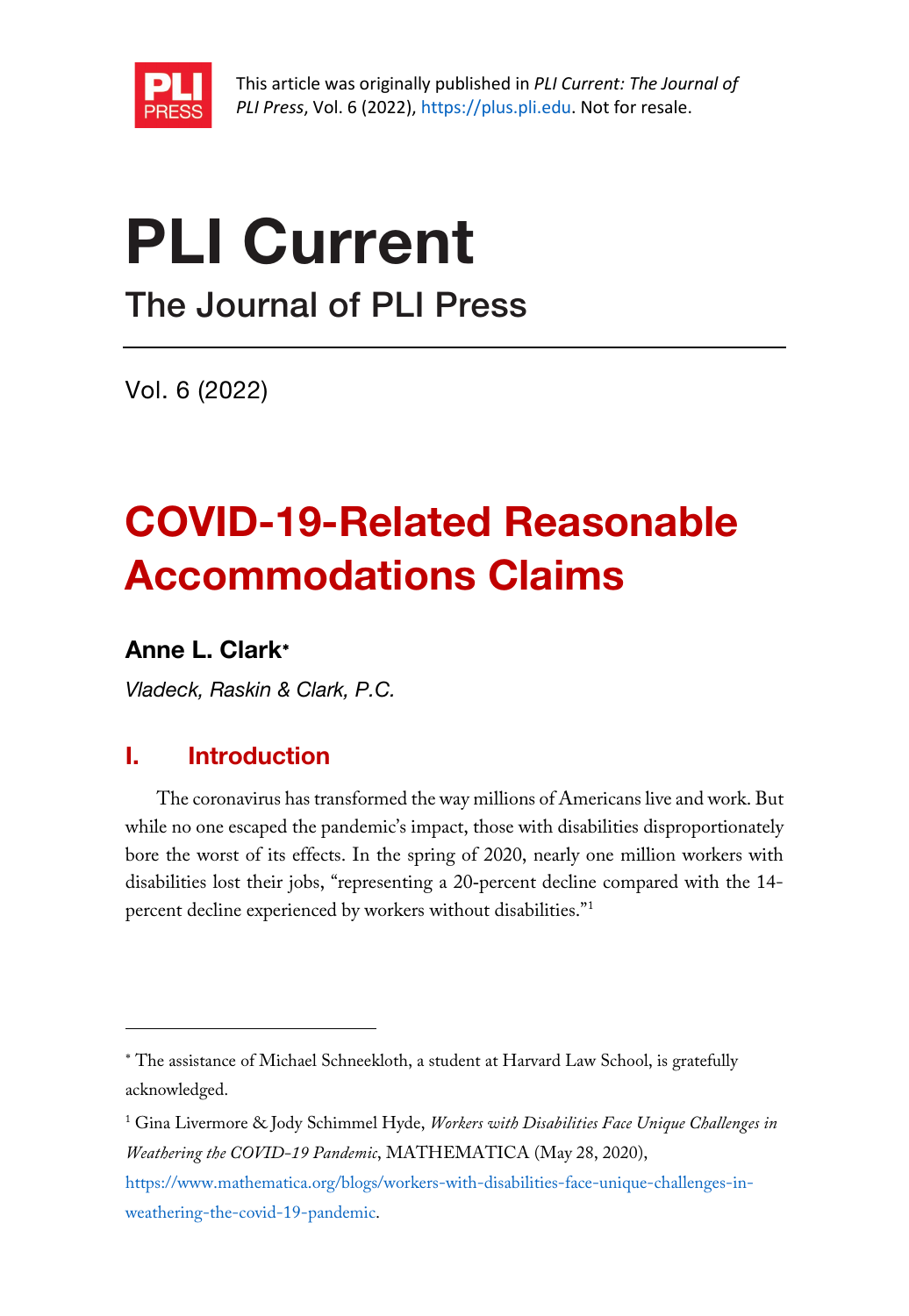This paper addresses several ways in which COVID-19 has been relevant to reasonable accommodation claims.

### II. COVID-19 as a Disability

As of March 2020, it was unclear whether merely contracting COVID-19 would qualify as a disability under the ADA.[2](#page-1-0) One district court dismissed an ADA claim where the plaintiff alleged he was terminated based on the perception he may have been exposed to COVID-19.<sup>[3](#page-1-1)</sup> The court reasoned that whether or not contracting COVID-19 may qualify as a disability, possible exposure is not "a physical or mental impairment that substantially limits one or more major life activities."[4](#page-1-2)

On the other hand, in *Velez v. Girraphic LLC*, the court denied defendant's motion to dismiss and, in the alternative, for summary judgement, where a former employee alleged that he was terminated after he missed several days of work due to a respiratory infection, which may have been caused by COVID-19, and sued under the New York City Human Rights Law ("NYCHRL").<sup>[5](#page-1-3)</sup> Velez had sought time off as reasonable accommodation, along with the ability to work from home one day. His requests were denied, allegedly because his employer was "angry at [him] for being ill and for being away from the office due to illness, as well as for Plaintiff's having tried to inform others in the company of the seriousness of C[OVID]-19 and the need for the company to take action."[6](#page-1-4)

Girraphic raised a number of defenses that were rejected by the court. Girraphic contended that COVID-19 or suspected COVID-19 should not be considered a disability for "public policy" reasons. Unpersuaded, the court wrote, "Girraphic utterly fails to ground this argument in the text of the NYCHRL, which provides an expansive definition of 'disability' to include a 'physical . . . impairment,' defined as '[a]n

<span id="page-1-0"></span><sup>2</sup> *Transcript of March 27, 2020 Outreach Webinar*, U.S. Equal Employment Opportunity Commission,<https://www.eeoc.gov/transcript-march-27-2020-outreach-webinar> (last accessed July 22, 2021).

<span id="page-1-1"></span><sup>3</sup> *See* Parker v. Cenlar FSB, No. 20-02175, 2021 WL 22828 (E.D. Pa. Jan. 04, 2021).

<span id="page-1-2"></span><sup>4</sup> *Id*. at \*6 (citing 42 U.S.C. § 12102(2)(A)).

<span id="page-1-3"></span><sup>5</sup> Velez v. Girraphic LLC, No. 20 CIV. 5644 (JPC), 2021 WL 1873233 (S.D.N.Y. May 10, 2021).

<span id="page-1-4"></span><sup>6</sup> *Id.* at \*6.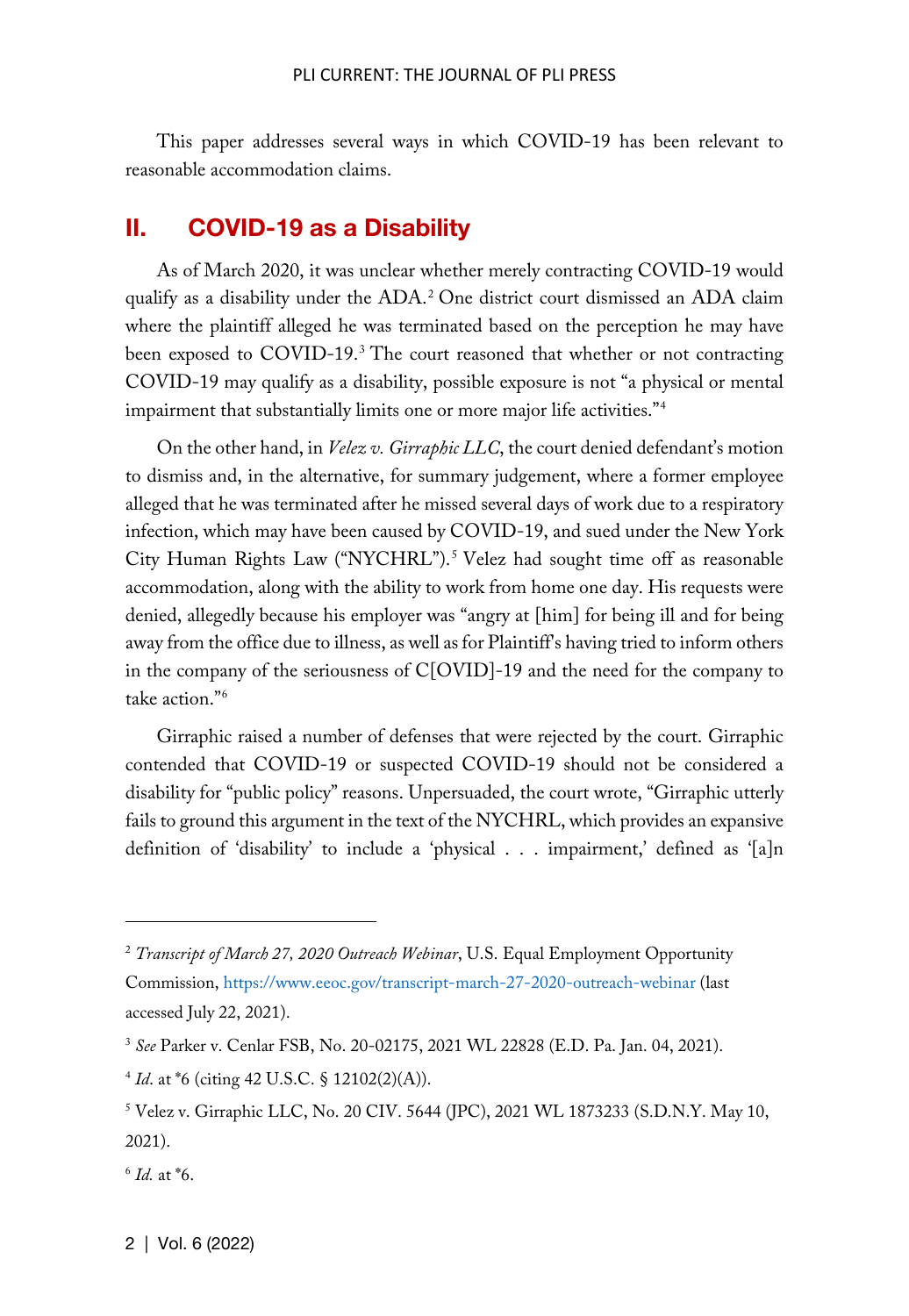#### *COVID-19-Related Reasonable Accommodations Claims*

impairment of any system of the body."<sup>[7](#page-2-0)</sup> Girraphic also contended that Velez's accommodation claims "must fail because 'COVID-19 was not yet a concern in New York City' and the Governor of New York had not yet declared a state of emergency."[8](#page-2-1) The court wrote, "[t]his argument too is unavailing. Velez contends that he had a respiratory disease—which he admits might not have been COVID-19—and that he was terminated because of it. The prevalence of COVID-19 and the timing of the state of emergency are, frankly, irrelevant."[9](#page-2-2)

Whether or not COVID-19 infection itself qualifies as a disability, some parties have argued that heightened risk of death or serious illness from the coronavirus due to an underlying condition qualifies as a disability under state employment laws. This possibility was considered in *Madrigal v. Performance Transp., LLC*, brought pursuant to California's Fair Employment and Housing Act.<sup>[10](#page-2-3)</sup> The defendant argued against this reading of state employment law, citing administrative guidance that reads, "if the underlying medical condition [putting the employee at increased risk for severe illness from COVID-19] does not rise to the level of a disability, employers are not required to reasonably accommodate the employee."[11](#page-2-4) Ultimately, the court did not decide the issue, finding that in any case the plaintiff did "allege an underlying medical condition (i.e., diabetes) that is itself a qualifying disability."[12](#page-2-5)

## III. Remote Work as a Reasonable Accommodation Pre- and Post-COVID-19

Pre-pandemic, only one-in-five workers who reported that their job responsibilities could mainly be done remotely in fact worked from home all or most

<span id="page-2-2"></span><sup>9</sup> *Id.*

<span id="page-2-5"></span><sup>12</sup> *Id.* at \*9.

<span id="page-2-0"></span><sup>7</sup> *Velez*, 2021 WL 1873233, at \*6 (quoting N.Y.C. Admin. Code § 8-102).

<span id="page-2-1"></span><sup>8</sup> *Id.*

<span id="page-2-3"></span><sup>10</sup> Madrigal v. Performance Transp., LLC, No. 21-cv-00021-VKD, 2021 U.S. Dist. LEXIS 126803 (N.D. Cal. July 7, 2021).

<span id="page-2-4"></span><sup>&</sup>lt;sup>11</sup> *Id.* at \*8 (alteration in original).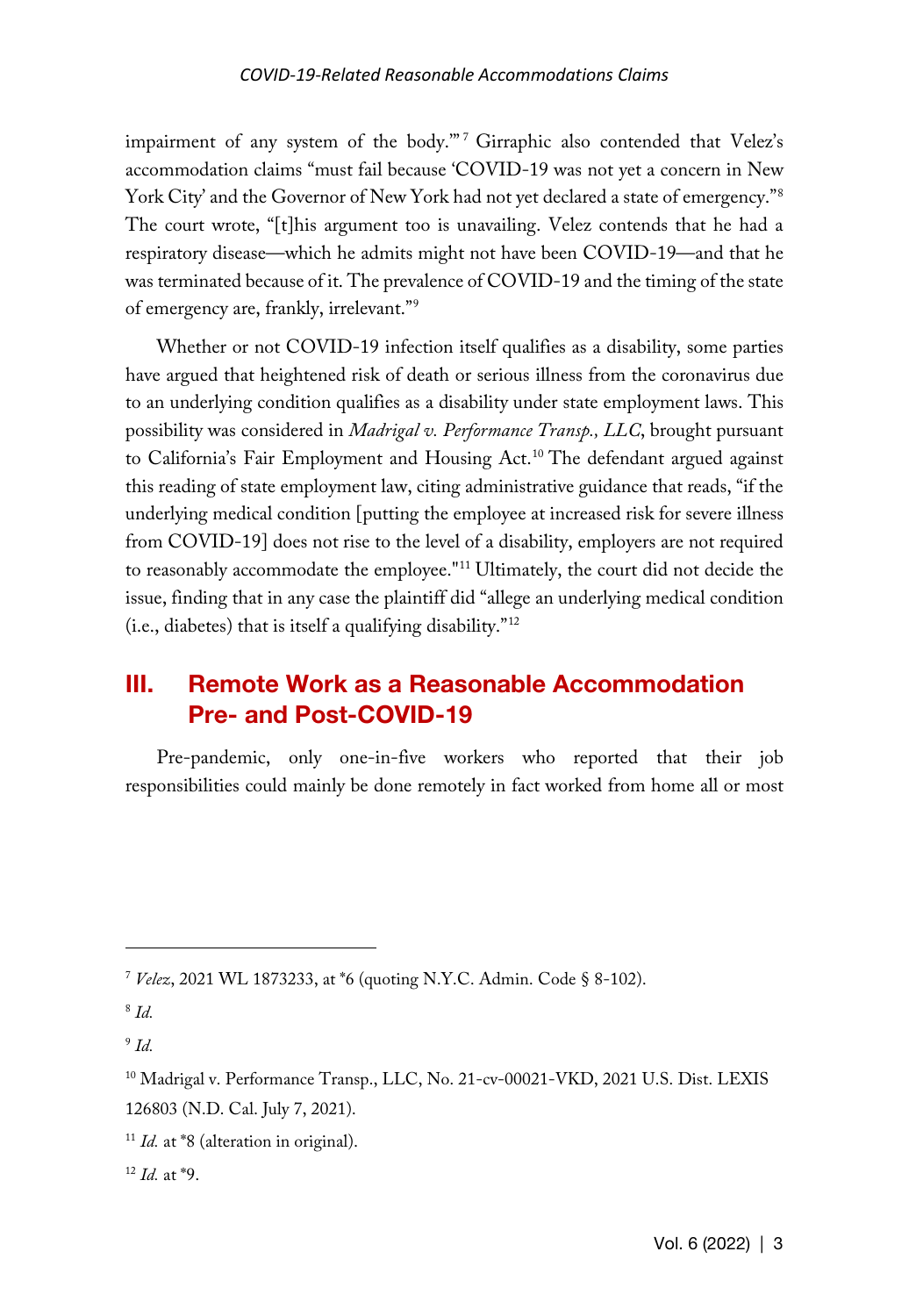#### PLI CURRENT: THE JOURNAL OF PLI PRESS

of the time.[13](#page-3-0) Last fall, 71% of those workers worked from home all or most of the time.<sup>[14](#page-3-1)</sup> While many have since returned to the workplace, only 32% of workers are back in large office buildings, although numbers vary significantly by region.<sup>[15](#page-3-2)</sup> Of the workers called to return to the workplace, many have sought, and continue to seek, reasonable accommodations under the ADA and state human rights laws due to the COVID-19 pandemic.

Most noteworthy, many workers have requested to work from home, an option variously referred to as teleworking, telecommunicating, or remote working. Historically, courts have been hostile to such requests. In 2003, the EEOC advised that whenever an employee's job required "face-to-face interaction and coordination of work with other employees … in-person interaction with outside colleagues, clients, or customers … [and] immediate access to documents or other information located only in the workplace," remote work would not be a reasonable accommodation.[16](#page-3-3) In line with this guidance, courts rarely found remote work a reasonable accommodation.<sup>[17](#page-3-4)</sup>

[https://www.pewresearch.org/social-trends/2020/12/09/how-the-coronavirus-outbreak-has](https://www.pewresearch.org/social-trends/2020/12/09/how-the-coronavirus-outbreak-has-and-hasnt-changed-the-way-americans-work)[and-hasnt-changed-the-way-americans-work.](https://www.pewresearch.org/social-trends/2020/12/09/how-the-coronavirus-outbreak-has-and-hasnt-changed-the-way-americans-work)

[https://www.washingtonpost.com/business/2021/07/06/return-to-work-offices/.](https://www.washingtonpost.com/business/2021/07/06/return-to-work-offices/) Major metropolitan areas in Texas currently "lead" in the country, with roughly 49% of workers back to work in large office buildings in Dallas, Houston and Austin. San Francisco (19%) and New York (21%) currently have the lowest occupancy among surveyed cities.

<span id="page-3-3"></span><sup>16</sup> EEOC Guidance, EEOC-NVTA-2003-1, *Work at Home/Telework as a Reasonable Accommodation*, (Feb. 3, 2003), [https://www.eeoc.gov/facts/telework.html.](https://www.eeoc.gov/facts/telework.html)

<span id="page-3-4"></span><sup>17</sup> *See, e.g.*, EEOC v. Ford Motor Co., 782 F.3d 753 (6th Cir. 2015) (granting defendant summary judgment on ADA claim where plaintiff sought to telecommute); Credeur v. Louisiana, 860 F.3d 785, 793 (5th Cir. 2017) ("There is general consensus among courts, including ours, that regular work-site attendance is an essential function of most jobs"); Bilinsky v. Am. Airlines, Inc., 928 F.3d 565 (7th Cir. 2019) (same).

<span id="page-3-0"></span><sup>13</sup> Kim Parker et al., *How the Coronavirus Outbreak Has – and Hasn't – Changed the Way Americans Work*, PEW RESEARCH CTR. (Dec. 9, 2020),

<span id="page-3-1"></span><sup>14</sup> *Id.*

<span id="page-3-2"></span><sup>15</sup> Eli Rosenberg, *Yes, the office is back. It just might never be the same.*, WASH POST (July 6, 2021 at 6:00 AM),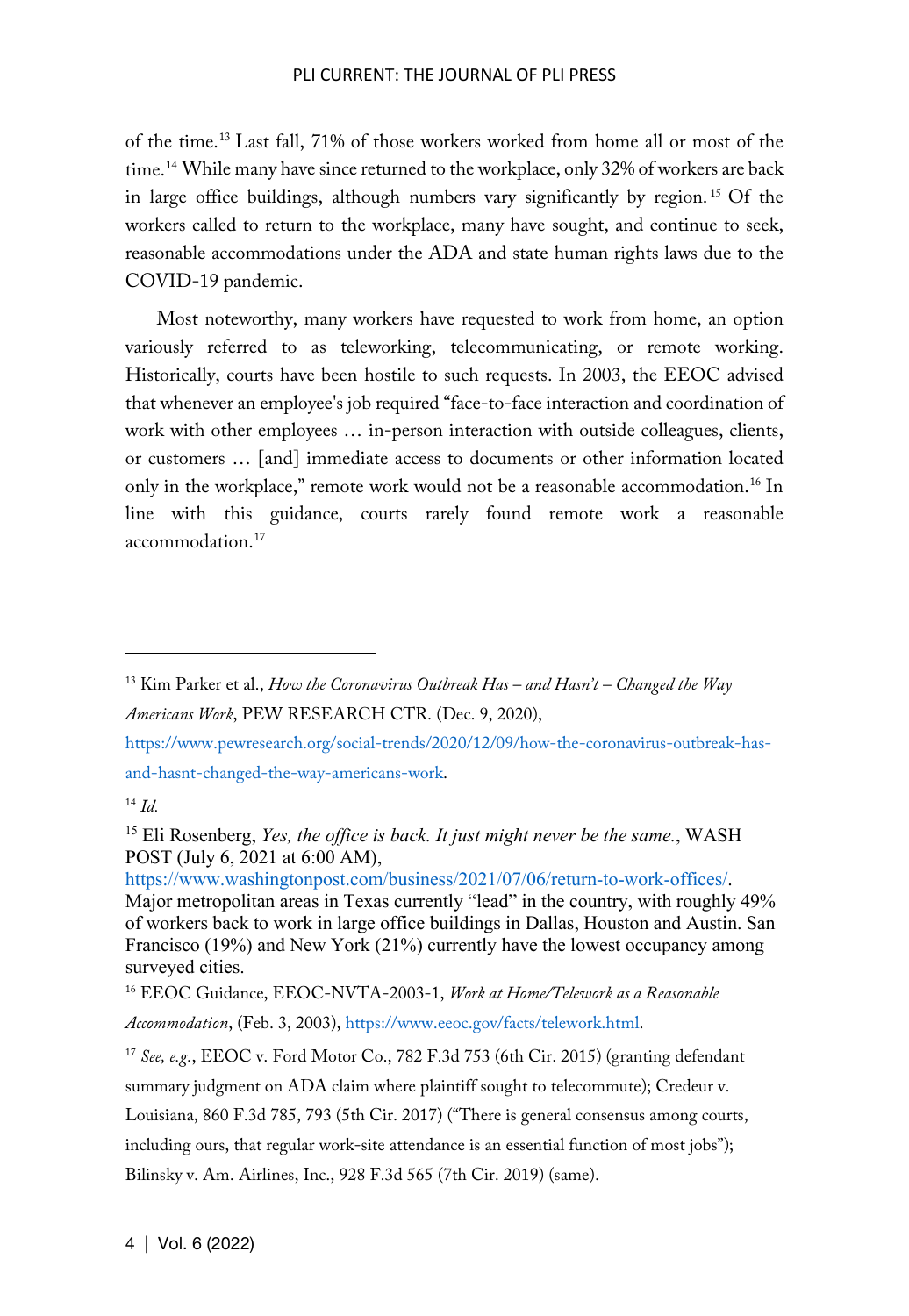However, in the years leading up to the COVID-19 pandemic, there had been indications that judicial attitudes surrounding telework were shifting.<sup>18</sup>

Since the COVID-19 pandemic, courts and the EEOC have shown further receptivity to remote work accommodations, a trend likely to continue. In its Sept. 8, 2020 guidance, the EEOC suggested that "[t]he fact that an employer temporarily excused performance of one or more essential functions when it closed the workplace and enabled employees to telework for the purpose of protecting their safety from COVID-19, or otherwise chose to permit telework, does not mean that the employer permanently changed a job's essential functions, that telework is always a feasible accommodation, or that it does not pose an undue hardship."[19](#page-4-1) However, in the same guidance, the EEOC stated that "the period of providing telework because of the COVID-19 pandemic could serve as a trial period that showed whether or not this employee with a disability could satisfactorily perform all essential functions while working remotely, and the employer should consider any new requests in light of this information."[20](#page-4-2)

Just this kind of trial period appears to have influenced the outcome of *Peeples v. Clinical Support Options, Inc.*[21](#page-4-3) In *Peeples*, the plaintiff suffered from asthma, putting them (Peeples' preferred pronoun) at higher risk of of serious illness if they contracted COVID-19. Although they were allowed to work from home for the first four months of the pandemic, in June 2020, their employer asked them to return to the office, contending it needed managers in the building and supporting operations. Peeples requested that they be allowed to continue working from home and provided a letter

Ohio May 17, 2017) (finding evidence of prior remote work and extensive existing telework infrastructure precluded granting summary judgment for an employer on ADA failure to accommodate claim); Mosby-Meachem v. Memphis Light, Gas & Water Div., 883 F.3d 595, 605 (6th Cir. 2018) (holding that a jury could have reasonably concluded that plaintiff could perform all the essential functions of her job remotely for ten weeks when she had performed her duties remotely in the past without any attendance issues or decline in work product).

<span id="page-4-0"></span><sup>18</sup> *See* Boltz v. United Process Controls, No. 1:16-CV-703, 2017 WL 2153921, at \*9 (S.D.

<span id="page-4-1"></span><sup>19</sup> EEOC, *What You Should Know About COVID-19 and the ADA, the Rehabilitation Act, and Other EEO Laws*, [https://www.eeoc.gov/wysk/what-you-should-know-about-covid-19-and](https://www.eeoc.gov/wysk/what-you-should-know-about-covid-19-and-ada-rehabilitation-act-and-other-eeo-laws)[ada-rehabilitation-act-and-other-eeo-laws](https://www.eeoc.gov/wysk/what-you-should-know-about-covid-19-and-ada-rehabilitation-act-and-other-eeo-laws) (last modified June 28, 2021).

<span id="page-4-2"></span><sup>20</sup> *Id.*

<span id="page-4-3"></span><sup>21</sup> Peeples v. Clinical Support Options, Inc., 487 F. Supp. 3d 56 (D. Mass. 2020).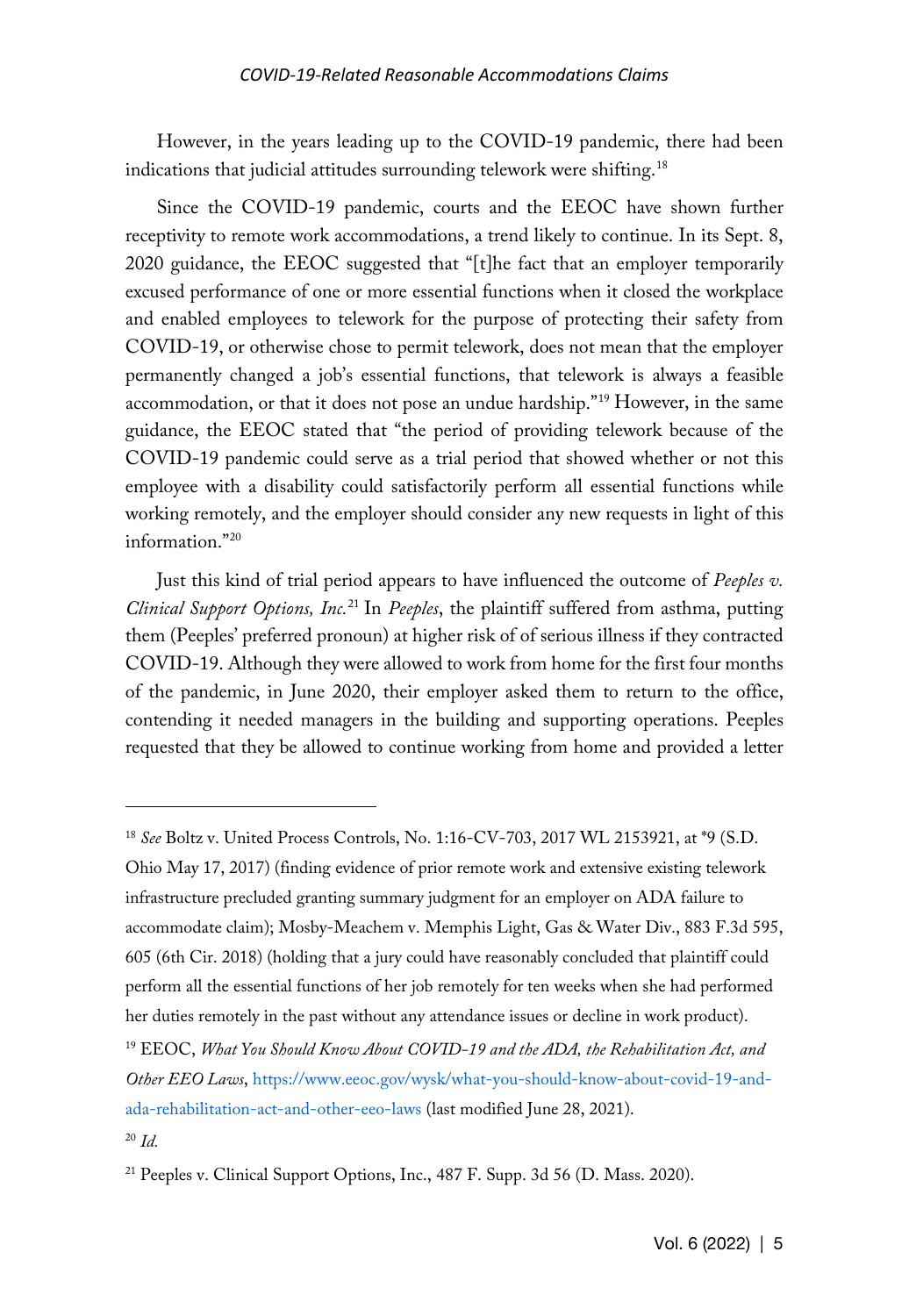#### PLI CURRENT: THE JOURNAL OF PLI PRESS

from their allergist recommending telework, along with a supporting letter from Peeples' supervisor testifying that they could perform all essential job duties from home. The request, however, was denied without explanation. Peeples sued their employer and sought a preliminary injunction allowing them to telework for the duration of the COVID-19 pandemic, which was granted.

In determining whether plaintiff would suffer irreparable harm if the injunction were not issued, the court noted that pandemic conditions posed a unique risk of harm: "Plaintiff faces the loss of their employment at a time when the unemployment rate in Massachusetts was the highest in the country (an astounding 16.1%) in July. In the midst of the dire economic fallout from the pandemic, [their employer's] optimistic pronouncements about Plaintiff's employability are less than persuasive."<sup>[22](#page-5-0)</sup>

While an employer may suggest alternative accommodations to working from home, these offers will not excuse them from seriously considering, and in some cases honoring, an employee's request to do so. The use of accrued time or personal leave of absence is not a reasonable alternative to a remote work accommodation. As the court in Peoples stated, "[i]t is difficult to see how a leave—which Plaintiff has not requested and which is generally an accommodation that should be considered when an employee needs time to recover from an impairment—would enable them to perform the essential functions of their job."[23](#page-5-1)

Similarly, preexisting safety measures at a work site may not qualify as a reasonable alternative to a remote work accommodation. Although Peeples was provided at work with "KN95 face masks, hand sanitizer and wipes, an air purifier, and separate, private work space in . . . [an] area on the second floor which has less foot traffic than the first floor. . . A majority of these so-called accommodations are workplace safety rules rather than an individualized accommodation to address Plaintiff's disability."[24](#page-5-2) Individual

<span id="page-5-0"></span><sup>22</sup> *Id.* at 65 (internal citations omitted).

<span id="page-5-1"></span><sup>23</sup> *Id.* at 64.

<span id="page-5-2"></span><sup>24</sup> *Id. But see* Chew v. Legislature of Idaho, 512 F. Supp. 3d 1124, 1128-32 (D. Idaho 2021) (denying TRO to state legislators seeking an accommodation under the ADA to remotely participate in the legislative session due to COVID-19 where legislators had not established that other protective measures, including the ability to wear masks, the availability of plexiglass, and priority in selecting seats were not reasonable).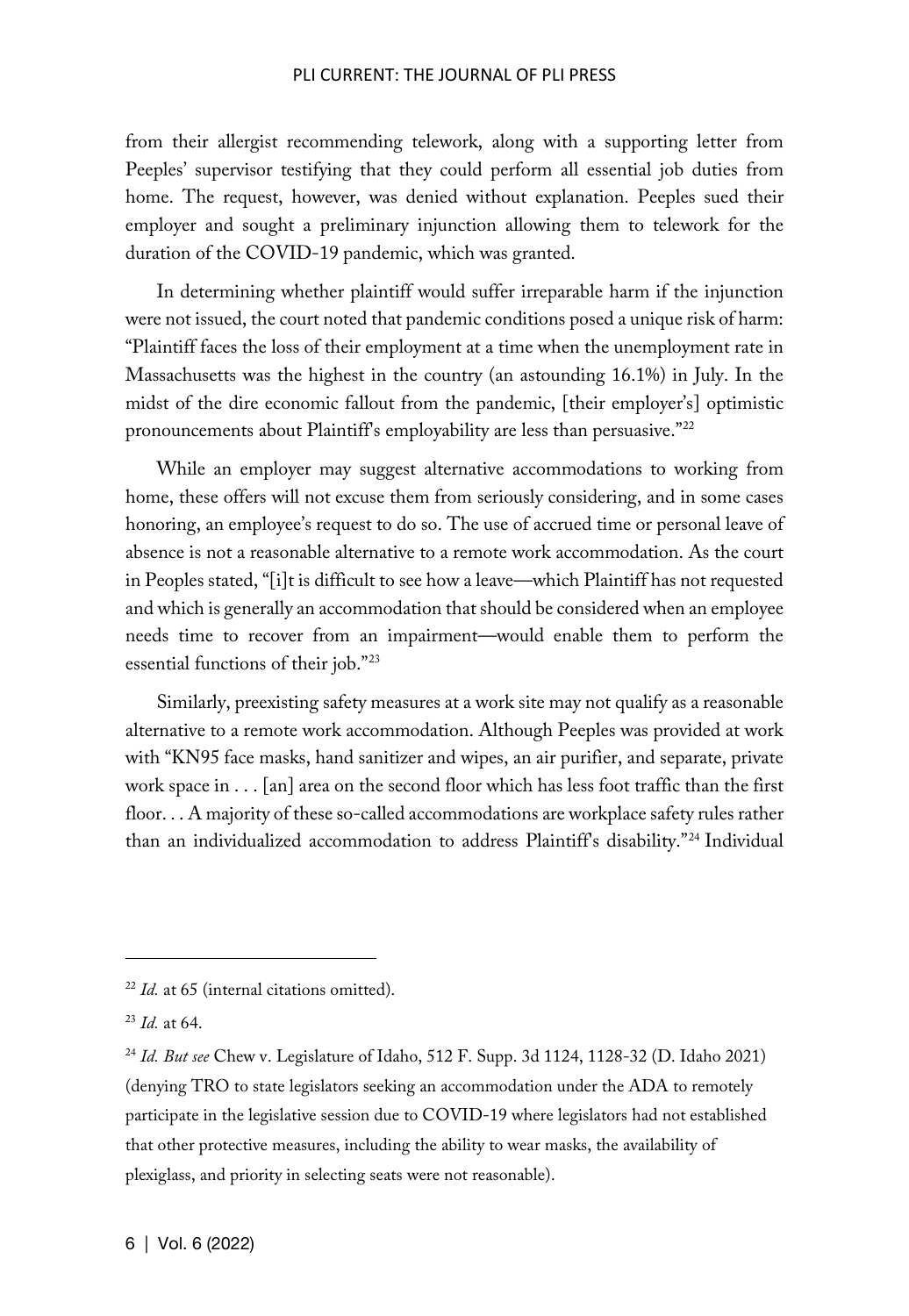circumstances must always be accounted for, especially when an employee has made a compelling case that other offered accommodations are insufficient.<sup>[25](#page-6-0)</sup>

## IV. Underlying Health Conditions Requiring Accommodation Due to COVID-19

*Madrigal*, the case discussed earlier, is instructive for another reason—it exemplifies one of many lawsuits in which plaintiffs with underlying health conditions, which did not require accommodation prior to COVID-19, argued they did require reasonable accommodation because of the pandemic. In *Madrigal*, a diabetic truck driver sought to work at his employer's warehouse to minimize contact with other persons.[26](#page-6-1) Other arrangements that would have accommodated his asthma for the duration of the pandemic would have included instituting contactless delivery measures or assigning him long-haul routes which minimized interaction with customers.<sup>[27](#page-6-2)</sup> After his employer allegedly refused his request, failed to engage in an interactive process, and fired plaintiff shortly thereafter, he sued for failure to accommodate and related claims under California's Fair Employment and Housing Act. [28](#page-6-3) Plaintiff's claims have survived a motion to dismiss.<sup>[29](#page-6-4)</sup>

Similarly, in *Bess v. D.C.*, a diabetic officer with the D.C. Department of Correctionion ("DOC") sought a reasonable accommodation to no longer be assigned to units housing inmates suspected positive for COVID-19.[30](#page-6-5) The DOC refused her request, and Bess subsequently sued the DOC alleging, inter alia, that in refusing her

<span id="page-6-0"></span><sup>25</sup> *Cf.*, Freeman v. Learning Care Grp., No. 18-CV-13720, 2020 WL 4903780, at \*9 (E.D. Mich. Aug. 20, 2020), *reconsideration denied*, No. 18-CV-13720, 2020 WL 5258470 (E.D. Mich. Sept. 3, 2020) (denying summary judgment for employer where asthmatic employee request to work from home was denied, although the employer had offered plaintiff an air purifier, extra cleaning of her workspace, and a private office with new flooring; COVID-19 was not an issue).

<span id="page-6-1"></span><sup>26</sup> *Madgrigal*, 2021 U.S. Dist. LEXIS 126803, at \*3.

<span id="page-6-2"></span><sup>27</sup> *Id.* at \*4.

<span id="page-6-3"></span><sup>28</sup> *Id.* at \*1, \*4.

<span id="page-6-4"></span><sup>29</sup> *Id.*

<span id="page-6-5"></span><sup>30</sup> Bess v. D.C., No. CV 19-3152 (JEB), 2020 WL 4530581 (D.D.C. Aug. 6, 2020).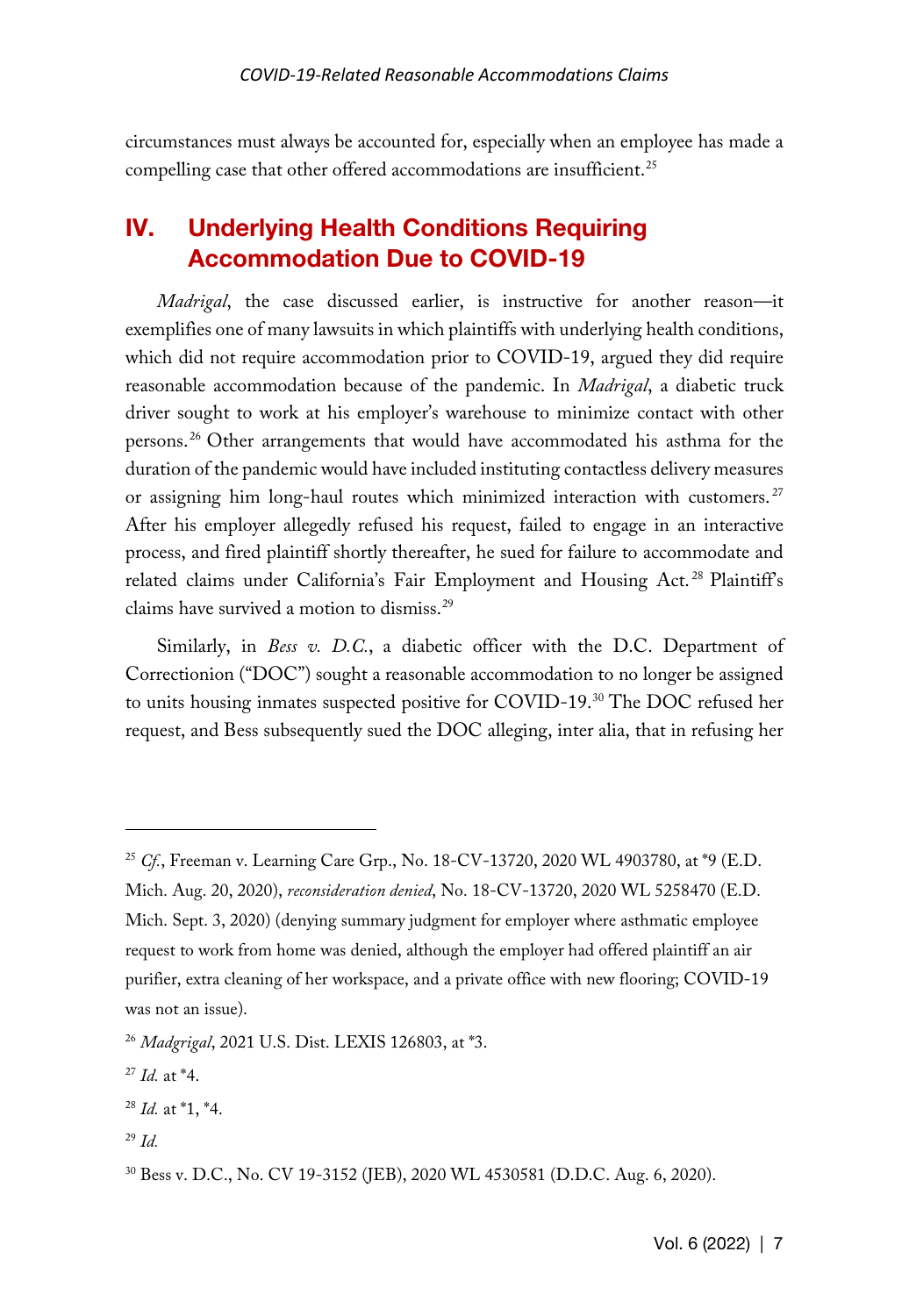request the DOC violated the Rehabilitation Act. [31](#page-7-0) Notwithstanding the DOC's argument that this claim was futile, the court determined that her allegations were sufficiently pleaded to survive a motion to dismiss and thus could be added to an amended complaint.<sup>[32](#page-7-1)</sup>

The defendant tried an unusual defense in Heck v. Copper Cellar Corp.<sup>[33](#page-7-2)</sup> The plaintiff alleged that her employer discriminated against her under ADA and the Tennessee Disability Act because of her asthma and increased risk of serious illness from COVID-19 and that her employer fired her rather than provide accommodation.[34](#page-7-3) The defendant argued that the complaint failed because it did not meet the special filing requirements of the Tennessee COVID-19 recovery Act, which relates to claims for "loss, damage, injury, or death arising from COVID-19."[35](#page-7-4) The court rejected the argument that the Tennessee Act could be read so broadly as to impose state procedural hurdles on a case properly brought in federal court.

Comparable litigation has arisen outside of the employment context. In Harry B Silver v. City of Alexandria, Silver, a 98-year-old city council member, asked to be allowed to participate in city council meetings by telephone or video conferencing.<sup>[36](#page-7-5)</sup> His request was denied.<sup>[37](#page-7-6)</sup> Due to his advanced age and multiple health conditions (including inoperable, aortic valve disease and systolic heart failure) he was at high risk for contracting COVID-19 and succumbing to the virus.<sup>[38](#page-7-7)</sup> Accordingly, Silver was advised by his doctors to avoid contact with the public.<sup>[39](#page-7-8)</sup> When his request for remote participation was refused, he sued.[40](#page-7-9) The court issued a preliminary injunction allowing

<span id="page-7-0"></span><sup>31</sup> *Id*.

<span id="page-7-1"></span><sup>32</sup> *Id*. at \*4.

<span id="page-7-2"></span><sup>33</sup> Heck v. Copper Cellar Corp., No. 3:21-cv-158, 2021 WL 3409245 (E.D. Tenn. Aug. 4, 2021).

<span id="page-7-3"></span><sup>34</sup> *Id*. at \*1.

<span id="page-7-4"></span><sup>35</sup> *Id*. (quoting Tenn. Code Ann. § 29-24-802(b)).

<span id="page-7-5"></span><sup>36</sup> Harry B Silver v. City of Alexandria, 470 F. Supp. 3d 616, 619 (W.D. La. 2020).

<span id="page-7-6"></span><sup>37</sup> *Id*.

<span id="page-7-7"></span><sup>38</sup> *Id.* at 618.

<span id="page-7-8"></span><sup>39</sup> *Id.* 

<span id="page-7-9"></span><sup>40</sup> *Id.* at 619.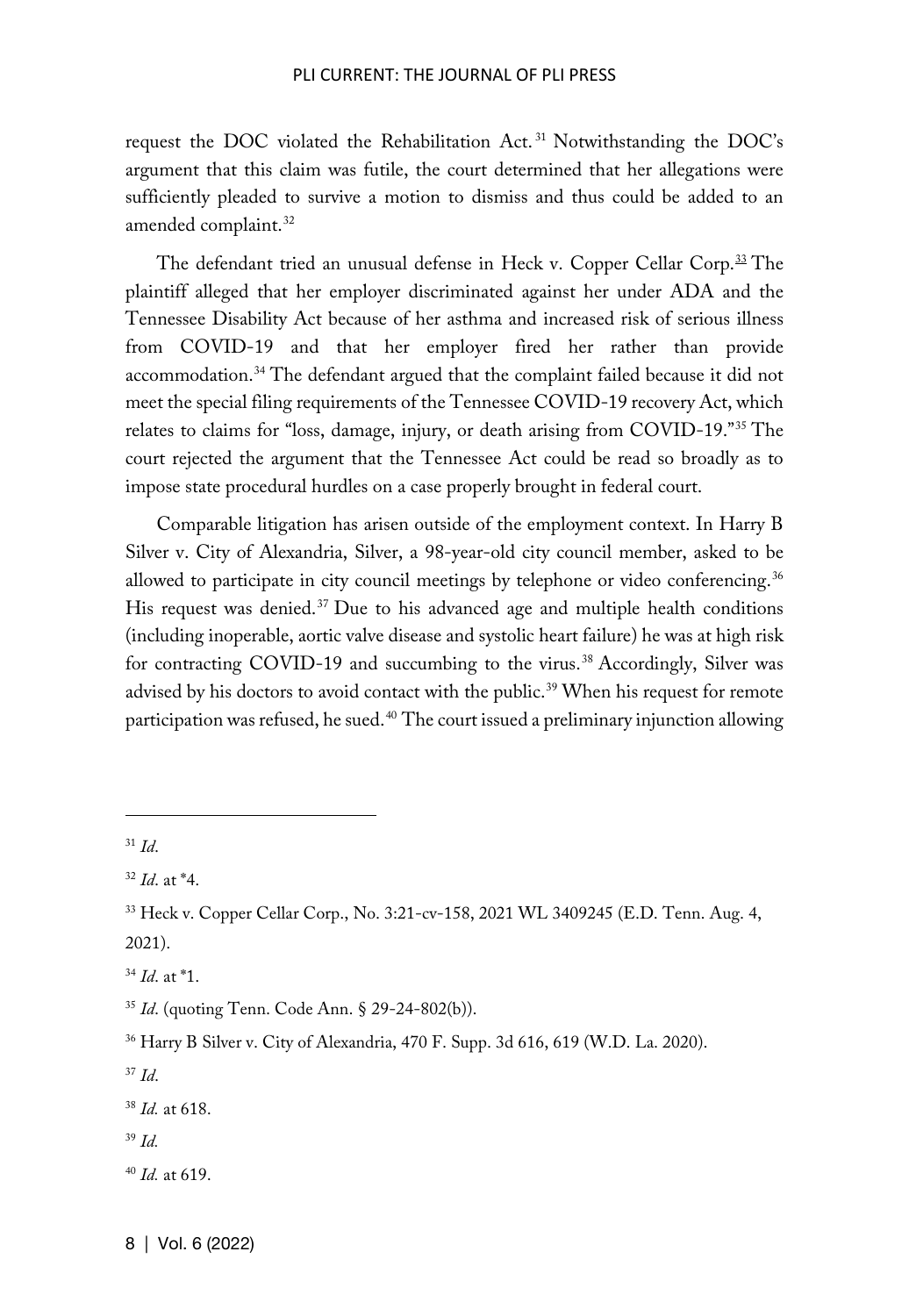#### *COVID-19-Related Reasonable Accommodations Claims*

Silver to participate and vote in all meetings virtually.<sup>[41](#page-8-0)</sup> The court found that Silver "easily" had a qualifying disability due to the COVID-19 pandemic and his "obvious co-morbidities." [42](#page-8-1) The court advised that accommodations claims under such circumstances must look to the 'totality of the circumstances," social and personal, and that the "determination of a qualifying disability in [such a] case cannot be looked at in a vacuum."[43](#page-8-2) The fact that Silver's disability was situational would not deprive him of the accommodations provided for by the ADA and the Rehabilitation Act.<sup>[44](#page-8-3)</sup>

Similarly, in *Roque v. Seattle Hous. Auth.*, a plaintiff's preexisting medical condition required reasonable accommodations, which had not previously been sought, due to COVID-19. Tony Roque, whose C-6 paraplegia and other medical conditions required 24-hour care and assistance, requested that the defendant, who owns and operates his apartment, allow his caregiver to park in the apartment's garage. [45](#page-8-4) According to the complaint, his care provider, Fatuma Mohamud, was the sole provider willing to assist him during the ongoing COVID-19 crisis. [46](#page-8-5) However, Roque's request was denied on the grounds that his caregiver was neither a resident of the apartment nor herself disabled.<sup>[47](#page-8-6)</sup> Roque sued the apartment operator, alleging discrimination due to his disability.[48](#page-8-7) The court granted a TRO allowing Mohamud parking access, finding that Roque had submitted sufficient evidence to show he had a qualifying disability and that the defendant had "excluded his 'participation in' the use of the Raven Terrace garage because of his disability."[49](#page-8-8) Moreover, plaintiff easily met the required burden of showing irreparable harm should the court fail to issue the TRO: "The declarations of Mr. Roque and his physician suggest a very real threat to [his] physical and emotional health if his caregivers and nurses are not able to provide

<span id="page-8-2"></span><sup>43</sup> *Id.*

<span id="page-8-3"></span><sup>44</sup> *Id.*

<span id="page-8-5"></span><sup>46</sup> *Id.*

<span id="page-8-6"></span><sup>47</sup> *Id.*

<span id="page-8-7"></span><sup>48</sup> *Id.*

<span id="page-8-8"></span><sup>49</sup> *Id.* at \*2.

<span id="page-8-0"></span><sup>41</sup> *Id.* at 625.

<span id="page-8-1"></span><sup>42</sup> *Id.* at 622.

<span id="page-8-4"></span><sup>45</sup> Roque v. Seattle Hous. Auth., No. 2:20-CV-00658-RAJ, 2020 WL 2114329, \*1 (W.D. Wash. May 4, 2020).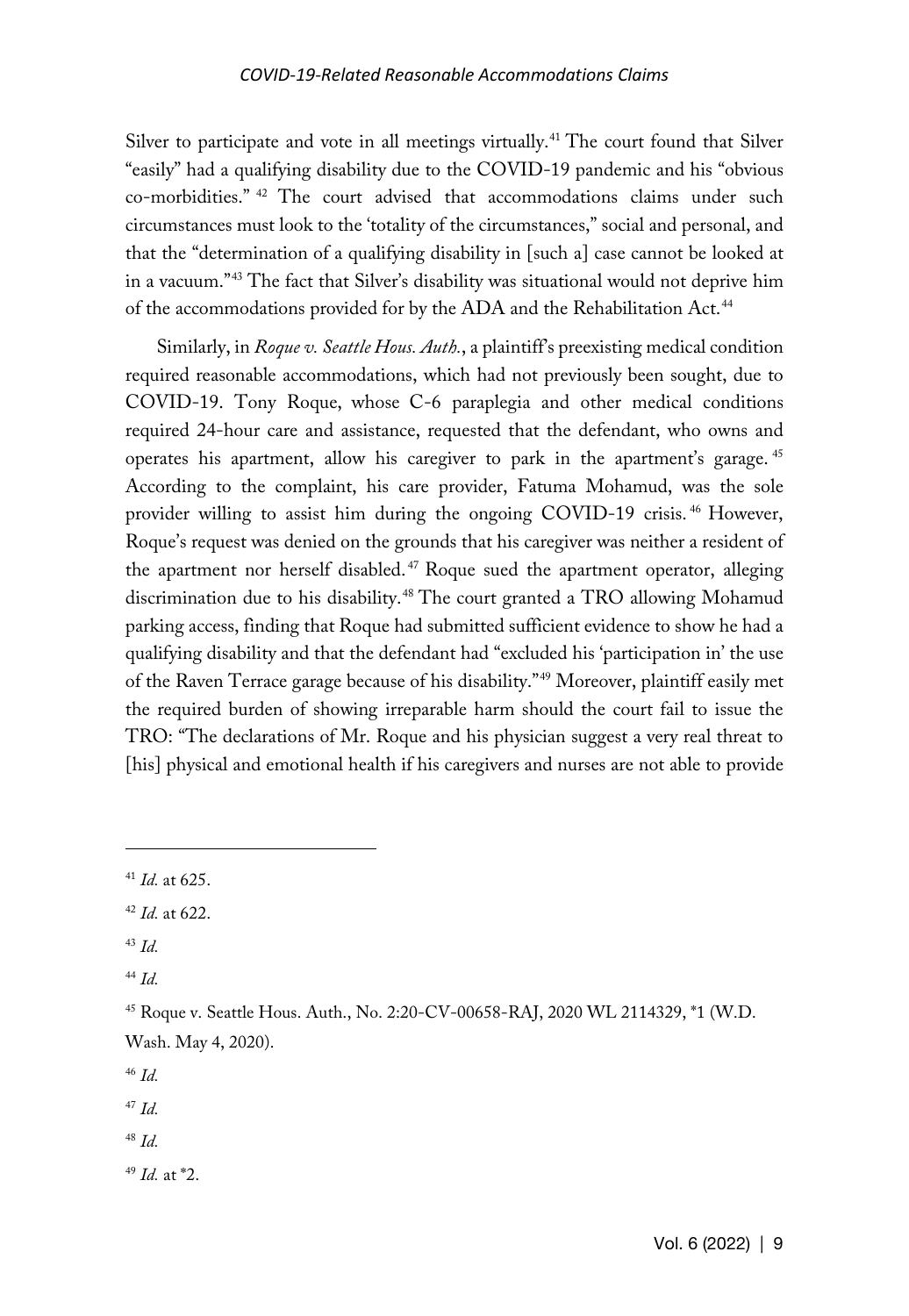regular care. The risk of harm is immediate, continuing, and intensified by the current COVID-19 crisis."[50](#page-9-0)

## V. COVID-19 and Mental Health

While the COVID-19 pandemic has put many employees under significant stress, employees with preexisting mental health conditions, such as anxiety disorders, obsessive-compulsive disorder, or post-traumatic stress disorder, may have greater than usual "difficulty handling the disruption to daily life that has accompanied the COVID-19 pandemic."[51](#page-9-1) If an employee's mental illness has been exacerbated due to the COVID-19 pandemic, she may be entitled to a reasonable accommodation, even where no accommodation was previously requested. Employers faced with these requests may, as with any accommodation request, seek medical documentation of an employee's disability, discuss with the employee how a requested accommodation will allow her to continue working, and explore as necessary alternative accommodation that would meet her needs.<sup>[52](#page-9-2)</sup>

In some cases, employers have received accommodations requests from employees without previous history of mental illness but who have developed a qualifying disability due to the pandemic. In *Sanchez-Martinez v. Bandera Family Health Care*, a patient coordinator sought FMLA leave after being diagnosed with acute anxiety disorder that, according to her complaint, stemmed from an earlier exposure to the virus.<sup>[53](#page-9-3)</sup> Shortly thereafter she was fired, allegedly in retaliation for the requested leave.<sup>[54](#page-9-4)</sup> Similarly, in *Bickford v. Nutrien AG Solutions*, an administrative coordinator alleged she was wrongfully discharged after submitting a request for remote work.<sup>[55](#page-9-5)</sup> The plaintiff

<span id="page-9-0"></span><sup>50</sup> *Id.* at \*3 (internal citation omitted).

<span id="page-9-1"></span><sup>51</sup> EEOC, *What You Should Know About COVID-19 and the ADA, the Rehabilitation Act, and Other EEO Laws*, [https://www.eeoc.gov/wysk/what-you-should-know-about-covid-19-and](https://www.eeoc.gov/wysk/what-you-should-know-about-covid-19-and-ada-rehabilitation-act-and-other-eeo-laws)[ada-rehabilitation-act-and-other-eeo-laws](https://www.eeoc.gov/wysk/what-you-should-know-about-covid-19-and-ada-rehabilitation-act-and-other-eeo-laws) (last modified June 28, 2021).

<span id="page-9-2"></span><sup>52</sup> *Id.*

<span id="page-9-3"></span><sup>53</sup> Complaint at 7, Sanchez-Martinez v. Bandera Family Health Care, P.A., Docket No. 5:20-cv-00909 (W.D. Tex. Aug. 5, 2020).

<span id="page-9-4"></span><sup>54</sup> *Id.*

<span id="page-9-5"></span><sup>55</sup> Complaint at 4, Bickford v. Nutrien AG Solutions, Docket No. 2:20-cv-12915 (E.D. Mich. Oct 29, 2020).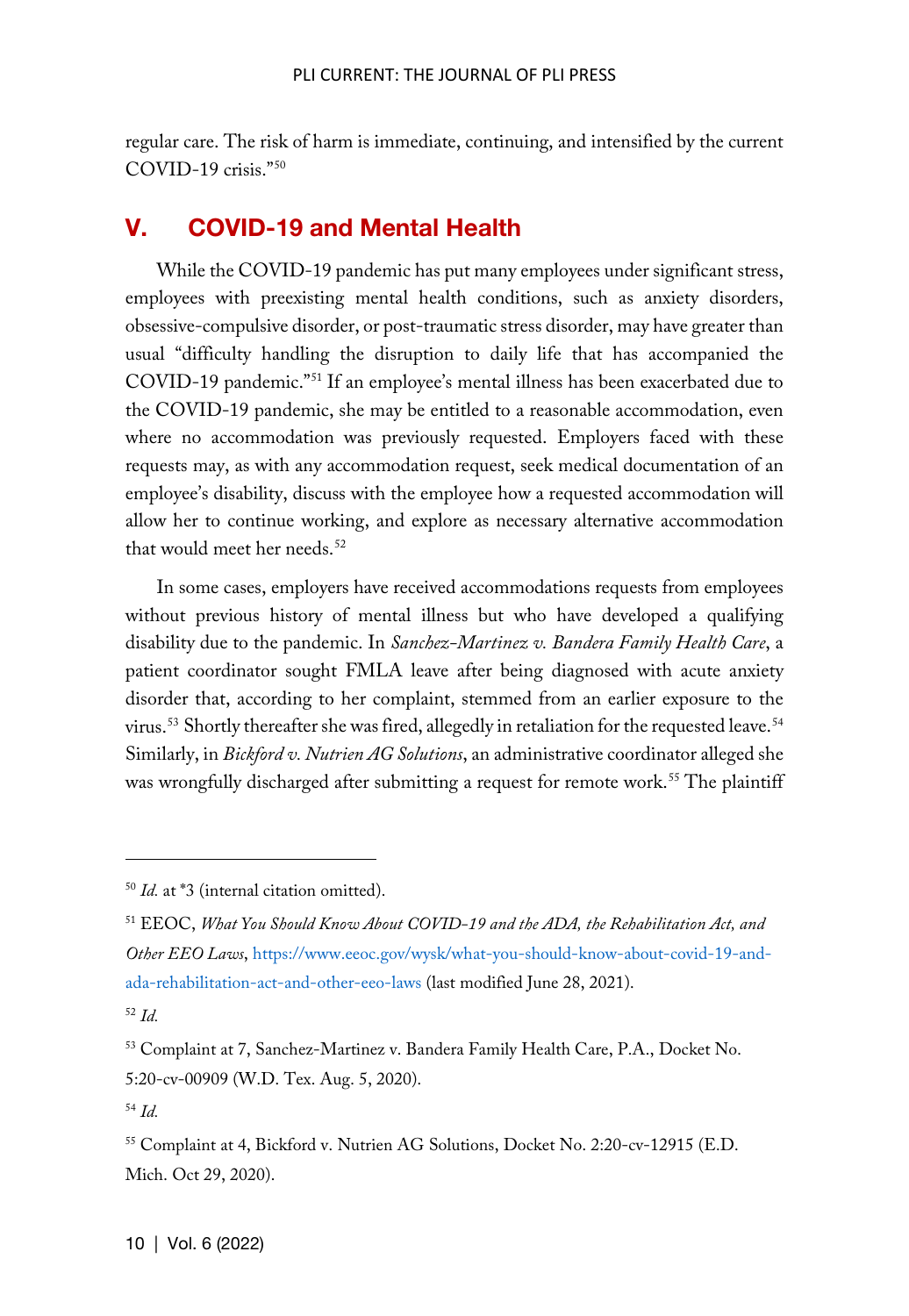said she began to experience severe anxiety and panic attacks "due in large part to health concerns related to the COVID-19 pandemic."[56](#page-10-0) Defendant denied her request to work from home, allegedly out of concern that permitting her to do so would require allowing others to as well; defendant also denied her request for short-term disability. Her request for FMLA leave was approved, but while she was on leave, defendant allegedly failed to keep her job available to her, as required by the FLMA, and effectively terminated her employment.

A reoccurring pattern has emerged of anxiety exacerbated by employers' lax inoffice protective measures or cavalier attitude in the face of the pandemic. Bickford complained of "her co-workers and [the defendant's] lack of safety and health precautions."[57](#page-10-1) Sanchez-Martinez alleged that having learned of her anxiety, the owner of the hospital called her to his office, where he removed his mask and proceeded to cough in front of her, apparently as a joke.<sup>[58](#page-10-2)</sup> In yet another accommodations case spurred by pandemic-induced anxiety, the plaintiff alleged her anxiety was worsened by her employer's policy not to require masks in office and firmwide emails sent by her employer mocking concern over COVID-19 and referring to COVID-19 as the "China Virus."[59](#page-10-3) Employers would do well to remember that deliberate insensitivity to an employee's alleged disability may place them at additional risk of liability in a suit under state and federal accommodations law.

## VI. Mask-Related Accommodation Claims

In addition to employee requests for reasonable accommodations due to concerns about contracting the COVID-19 virus, employees have occasionally requested exemption or relaxation of employer-mandated safety protocols. When employers have chosen not to make these accommodations, some aggrieved employees have filed lawsuits. One plaintiff alleged that wearing a mask made breathing difficult for her, inducing bouts of coughing and congestion.<sup>[60](#page-10-4)</sup> According to her complaint, Hartfield's primary care physician told her she "may be developing" an unidentified condition that

<span id="page-10-0"></span><sup>56</sup> *Id.* at 3.

<span id="page-10-1"></span><sup>57</sup> *Id.*

<span id="page-10-2"></span><sup>58</sup> Complaint at 4, *Sanchez-Martinez*.

<span id="page-10-3"></span><sup>59</sup> *See* Complaint at 4-5, Russo v. Moore Ingram Johnson & Steele, LLP, No. 3:21-cv-00535 (M.D. Tenn. July 15, 2021).

<span id="page-10-4"></span><sup>60</sup> *See Complaint, Hartfield v. ELC Beauty, LLC*, 1:21-CV-00255 (S.D. Ohio, April 14, 2021).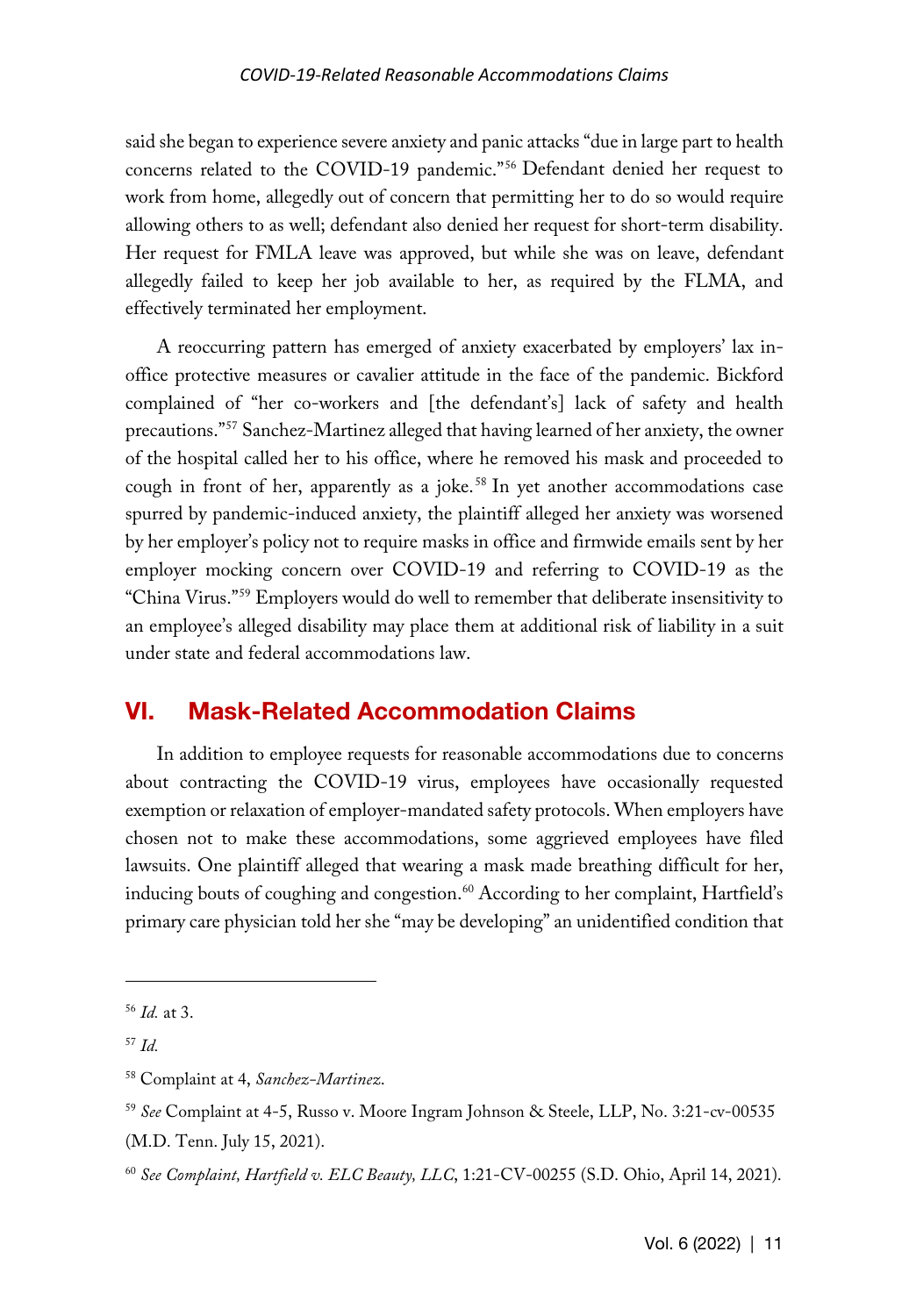#### PLI CURRENT: THE JOURNAL OF PLI PRESS

would make it difficult for her to wear a mask for extended periods of time and recommended that Hartfield speak with her employer about wearing alternative personal protective equipment.<sup>[61](#page-11-0)</sup> On the basis of this recommendation, the plaintiff asked her employer that she be allowed to work without a mask.<sup>[62](#page-11-1)</sup> After that offer was rejected, she asked for permission to work wearing a face shield instead. Hartfield's employer allegedly rejected this request as well and did not offer an alternative solution. Several months later, Hartfield's employment was terminated.<sup>[63](#page-11-2)</sup>

Other mask cases intersect with mental health issues, as discussed in the last section. In *Dejesus v. Bucks-Mont Eye Associates, P.C.*, an ophthalmic assistant alleged that his employer failed to accommodate his disability, an anxiety disorder, in violation of the ADA state human rights law.[64](#page-11-3) Dejesus claimed defendant's mandatory mask policy exacerbated his anxiety disorder, and he requested an accommodation which he said he would support with a doctor's note.<sup>[65](#page-11-4)</sup> Dejesus was not given an opportunity to do so; instead, he was told not wearing a facemask "will not fly" and was terminated.<sup>[66](#page-11-5)</sup>

Accepting these plaintiffs' representations as true, each employer failed to engage in an interactive process, as required by the ADA. On the other hand, it remains an open question how viable these plaintiffs' proposed accommodations really are. A more careful employer, less hasty to dismiss an employee's request as unworkable and more willing to identify, as needed, alternative accommodations that would address the issue, would be by no means required by the ADA to allow an employee to go mask-less. One employee's option to forego wearing a mask plainly puts others at the same worksite at risk, supporting the defense that there is a "direct threat" to the health and safety of others.<sup>[67](#page-11-6)</sup> Alternative protective measures, such as face shields, which the plaintiff in *Hartfield v. ELC Beauty, LLC suggested would be an acceptable* 

<span id="page-11-1"></span><sup>62</sup> *Id.*

<span id="page-11-2"></span><sup>63</sup> *Id.*

<span id="page-11-6"></span><sup>67</sup> *See* 42 U.S.C.A. § 12182(b)(3).

<span id="page-11-0"></span><sup>61</sup> *Id.*

<span id="page-11-3"></span><sup>64</sup> Complaint, Dejesus v. Bucks-Mont Eye Associates, P.C., Docket No. 2:20-cv-04422 (E.D. Pa. Sep. 9, 2020).

<span id="page-11-4"></span><sup>65</sup> *Id.*

<span id="page-11-5"></span><sup>66</sup> *Id.*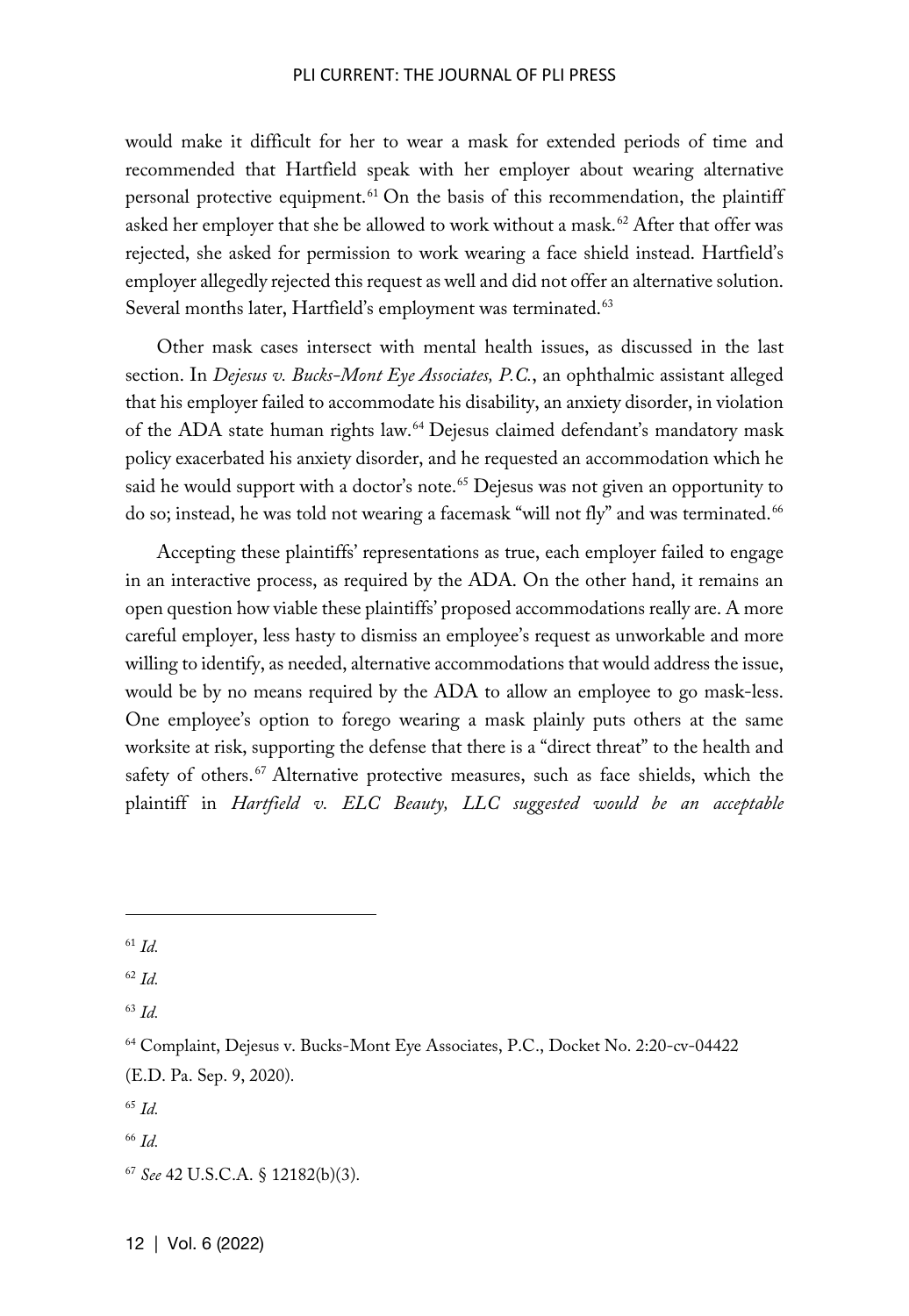#### *COVID-19-Related Reasonable Accommodations Claims*

*accommodation, reduce particle transmission but may be less effective overall than face masks at reducing transmission rates.*[68](#page-12-0)

While there have been no opinions yet in *Harfield* or *Dejesus*, accommodations requests made in the public sphere under Title III of the ADA indicate the range of possible outcomes. Plaintiffs in these cases have seen mixed results in the early stages of litigation. This reflects the highly fact-specific nature of these cases. In a case involving a young child with non-verbal autism who was unable to wear a face covering and denied entry to a retail store, even though he exhibited no symptoms of the COVID-19 virus, the plaintiff succeeded.<sup>[69](#page-12-1)</sup>

Other plaintiffs have found their claims summarily dismissed. In *Giles v. Sprouts Farmers Mkt., Inc.*, plaintiff alleges she was denied entry to a grocery store after informing a store employee that she was unable to wear a face mask due to an unidentified disability.<sup>[70](#page-12-2)</sup> However, the store's employee provided plaintiff with other options, including wearing a face shield or using curbside pickup services. The court dismissed plaintiff's ADA accommodation claim because she did not allege that her medical condition prevented her from being able to wear a *face shield*. [71](#page-12-3)

And in *Hernandez v. El Pasoans Fighting Hunger*, plaintiff alleged he was discriminated against on the basis of his disability because defendant refused him entry

<span id="page-12-0"></span><sup>68</sup> *Compare* Perencevich et al., *Moving Personal Protective Equipment Into the Community: Face Shields and Containment of COVID-19*, 323 JAMA 2252 (2020) (recommending face shields to reduce transmission in the community setting), *with* Verma et al.*, Visualizing Droplet Dispersal for Face Shields and Masks with Exhalation Valves*, 32 PHYSICS OF FLUIDS (2020), <https://doi.org/10.1063/5.0022968> (arguing that face shields provide insufficient protection against aerosolized droplets that may "move around the visor with relative ease"). <sup>69</sup> *See* Emanuel v. The Walt Disney Co., No. 5:20-CV-04639, 2021 WL 2454462 (E.D. Pa. June 16, 2021) (finding public accommodation discrimination claim sufficiently pleaded where seven-year-old with non-verbal autism was denied entry to the store for not wearing a face covering, although he exhibited no symptoms of the COVID-19 virus, the store was uncrowded, and his mother explained to store employees that he allegedly could not wear a

<span id="page-12-1"></span>face covering for more than a few seconds because of his condition).

<span id="page-12-2"></span><sup>70</sup> Giles v. Sprouts Farmers Mkt., Inc., No. 20-CV-2131-GPC-JLB, 2021 WL 2072379 (S.D. Cal. May 24, 2021).

<span id="page-12-3"></span><sup>71</sup> *Id.*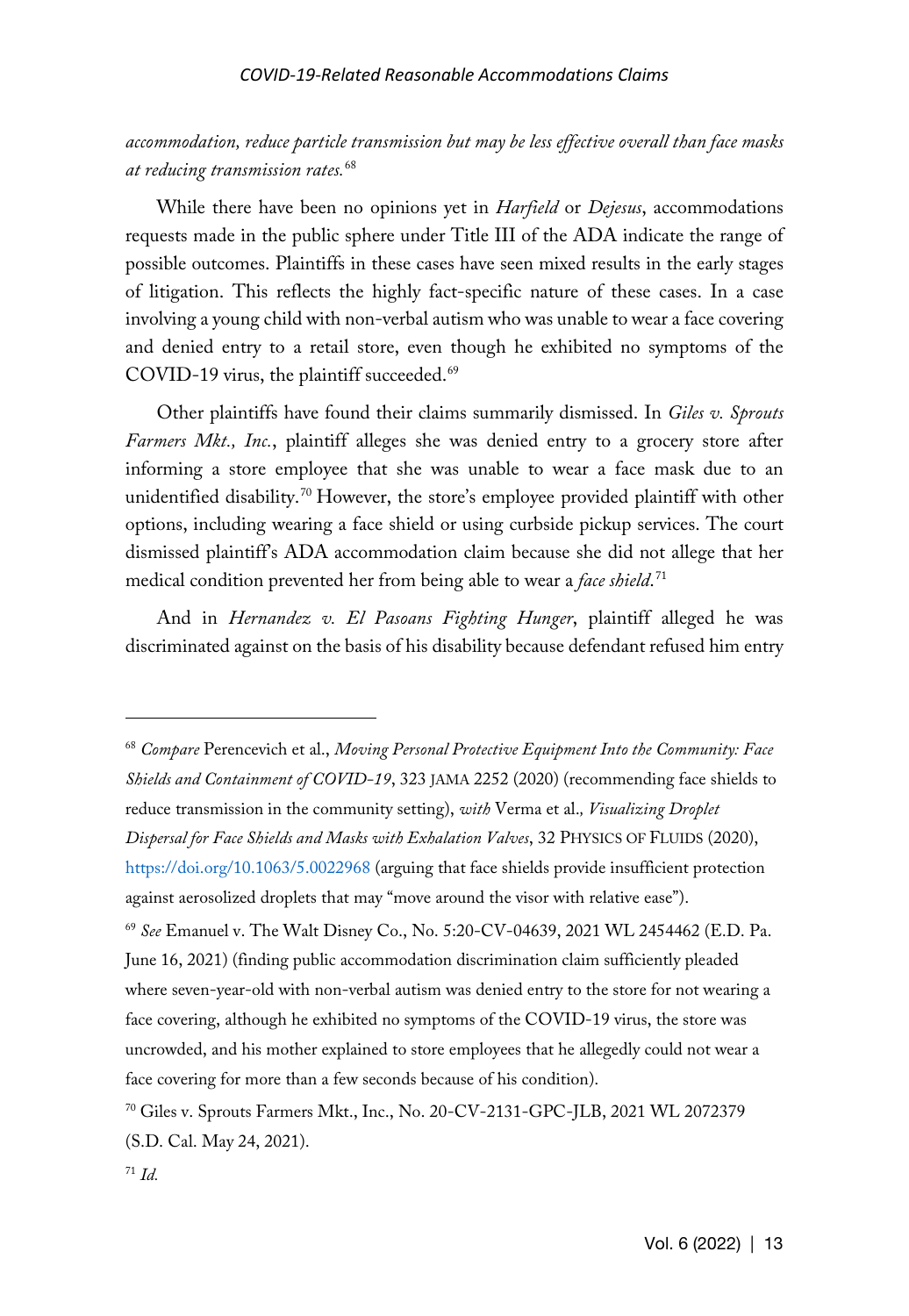for failure to wear a face mask.[72](#page-13-0) The defendants, however, provided plaintiff and other "disabled individuals who cannot wear a face covering inside their facilities" with "several different accommodations," including home-delivery and a "Mobile Pantry" program.[73](#page-13-1) The court dismissed plaintiff's ADA accommodation claim because he did not show that the alternative accommodations were unsatisfactory, and "exempting Plaintiff from their mask policy would pose a direct threat to the health and safety of others, *including Plaintiff himself*, due to the COVID-19 pandemic."[74](#page-13-2)

## VII. Other COVID-19 Effects on Accommodations

Finally, tricky issues may arise when an employee who had been receiving **reasonable accommodations for a disability in the workplace** is required, whether by their employer or government mandate, to work remotely. The EEOC has advised that when an employee needs to work remotely, she and her employer should engage in an interactive dialog to determine what she may need and why, and whether the same or a different accommodation could suffice in the home setting.<sup>[75](#page-13-3)</sup> Some accommodations provided by the employer at the workplace may not be necessary in the remote work context. For example, a blind employee who requires her employer to install text-to-speech software at her work computer may already have an equivalent program at their home office.

Other accommodations, which **do not impose an undue** hardship in the workplace, may impose undue hardship when the benefitting employee is working remotely.<sup>[76](#page-13-4)</sup> Accommodations that make sense for long-term use in the workplace, such as investing in expensive assistive technology, may not be feasible for temporary home use. Situations that occasion the need for employees to work remotely in the first place may

<span id="page-13-0"></span><sup>72</sup> Hernandez v. El Pasoans Fighting Hunger, No. EP-21-CV-00055-DCG, 2021 WL 2763827 (W.D. Tex. July 1, 2021).

<span id="page-13-1"></span><sup>73</sup> *Id.*

<span id="page-13-2"></span><sup>74</sup> *Id.* at \*6 (citing 42 U.S.C.A. § 12182(b)(3)).

<span id="page-13-3"></span><sup>75</sup> EEOC, *What You Should Know About COVID-19 and the ADA, the Rehabilitation Act, and Other EEO Laws*, [https://www.eeoc.gov/wysk/what-you-should-know-about-covid-19-and](https://www.eeoc.gov/wysk/what-you-should-know-about-covid-19-and-ada-rehabilitation-act-and-other-eeo-laws)[ada-rehabilitation-act-and-other-eeo-laws](https://www.eeoc.gov/wysk/what-you-should-know-about-covid-19-and-ada-rehabilitation-act-and-other-eeo-laws) (last modified June 28, 2021).

<span id="page-13-4"></span><sup>76</sup> *Id.*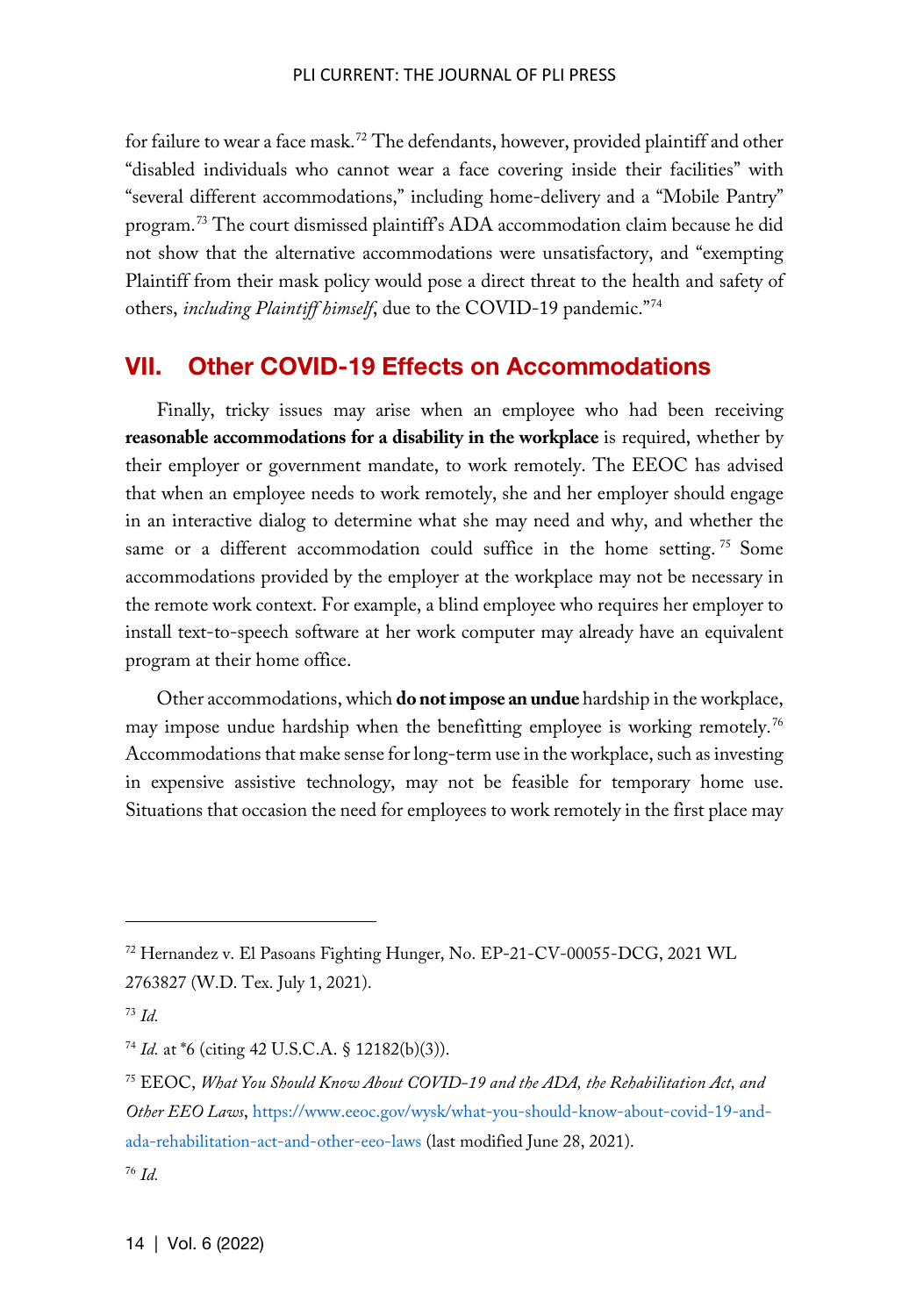also place "constraints on the normal availability of items or on the ability of an employer to conduct a necessary assessment."[77](#page-14-0)

While a reasonable accommodation may not have posed an undue burden on an employer before the COVID-19 pandemic, when "considered against an employer's overall budget and resources (always considering the budget/resources of the entire entity and not just its components)," a sudden loss to an employer's income stream due to the pandemic may make a previously agreed-to accommodation unworkable.<sup>[78](#page-14-1)</sup> An employer may also be constrained by the amount of discretionary funds available at the time, taking into consideration other expenses and the expected economic impact of lifted, substituted, or additional restrictions on their operations.<sup>[79](#page-14-2)</sup> Nevertheless, an employer should not be under the impression that any COVID-19 related accommodation may be summarily rejected on fiscal grounds. In light of the unusual circumstances that led to the need for remote work, both employers and employees have been encouraged to be "creative and flexible" about crafting reasonable accommodations for working from home.<sup>[80](#page-14-3)</sup> In each case, the employer must weigh the cost of an accommodation against its financial resources. Many COVID-19 related accommodations have no or low costs. Further, employers have been advised, where possible, to provide interim accommodations while engaged in discussion with a requesting employee or while waiting for additional information to make their decision<sup>[81](#page-14-4)</sup>

**One final, commonly arising question: in the midst of the pandemic, many employees have wanted to know whether they are entitled to an accommodation in order** to avoid exposing a family member in a higher-risk group, who would face severe illness due to an underlying medical condition, to COVID-19. **The EEOC has issued firm guidance that an employer does not need to provide this sort of accommodation.**[82](#page-14-5) **Although the ADA prohibits discrimination based on association with an individual with a disability, protection is limited to disparate treatment or** 

- <span id="page-14-1"></span><sup>78</sup> *Id.*
- <span id="page-14-2"></span><sup>79</sup> *Id.*
- <span id="page-14-3"></span><sup>80</sup> *Id.*
- <span id="page-14-4"></span><sup>81</sup> *Id.*
- <span id="page-14-5"></span><sup>82</sup> *Id.*

<span id="page-14-0"></span><sup>77</sup> *Id.*